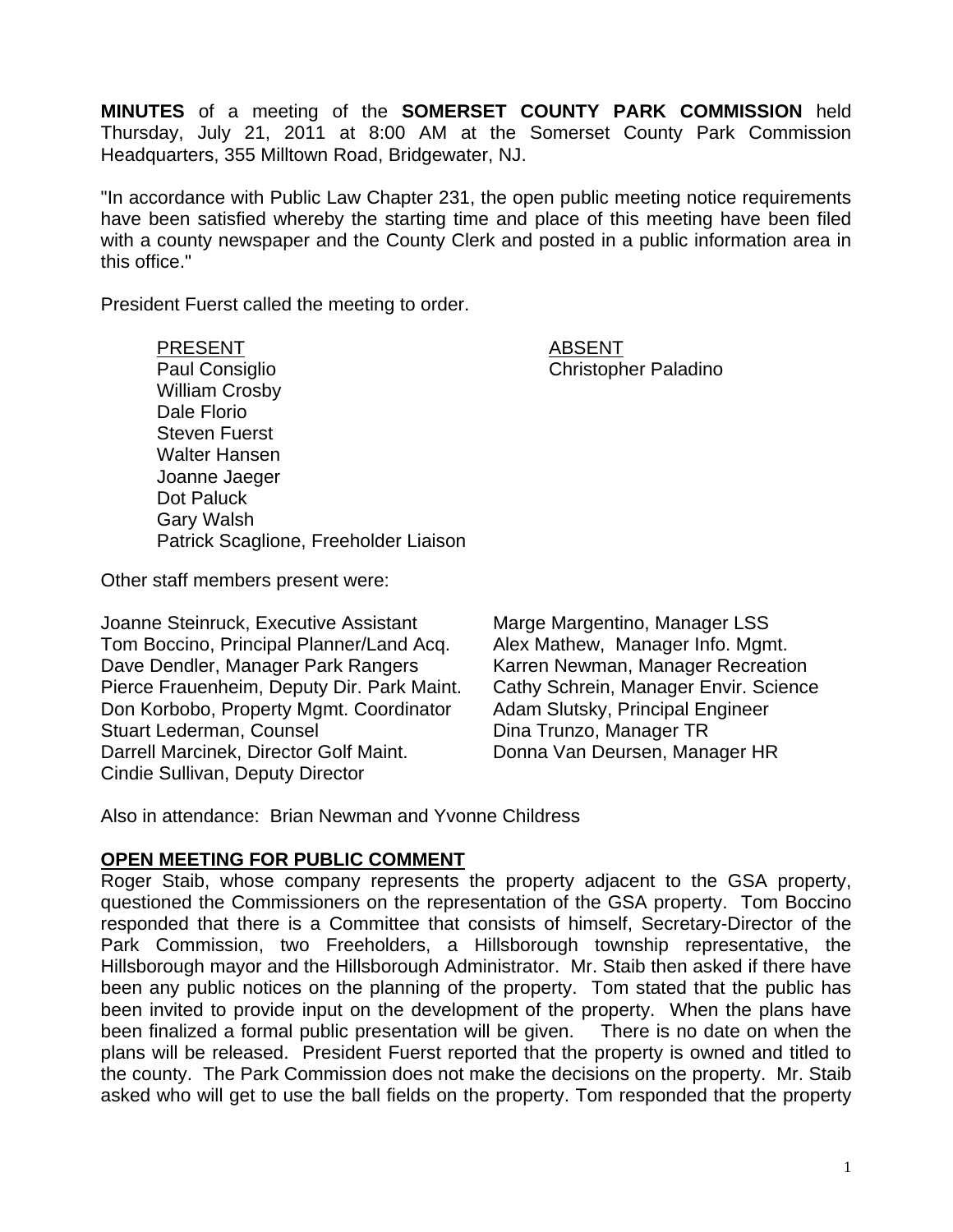is Green Acres regulated. All fields must be available to the public and there will be no restrictions to certain groups.

# **SERVICE AWARDS**

President Fuerst presented a ten-year service award to Joseph Liptak and a five-year service award to Michael Ketrow.

# **APPROVAL OF THE MINUTES**

President Fuerst called for the approval of the minutes of the last regular meeting held May 19, 2011. MOVED BY: Commissioner Crosby; seconded by: Commissioner Hansen. YEAS: Commissioners Crosby, Hansen, Paluck, Walsh, and President Fuerst. NAYES: None. ABASTAIN: Commissioners Consiglio and Jaeger. ABSENT: Commissioners Florio and Paladino.

President Fuerst called for the approval of the minutes of the Work Session held June 9, 2011. MOVED BY: Commissioner Jaeger; seconded by: Commissioner Consiglio. YEAS: Commissioners Consiglio, Hansen, Jaeger, Paluck, Walsh, and President Fuerst. NAYES: None. ABSTAIN: Commissioner Crosby. ABSENT: Commissioners Florio and Paladino.

President Fuerst called for the approval of the minutes of the last Work Session held July 14, 2011. MOVED BY: Commissioner Crosby; seconded by: Commissioner Paluck. YEAS: Commissioners Crosby, Hansen, Paluck, Walsh, and President Fuerst. NAYES: None. ABSTAIN: Commissioners Consiglio and Jaeger. ABSENT: Commissioners Florio and Paladino.

## **APPROVAL OF BILLS FOR PAYMENT**

## **Resolution R11-046 - Payment of Claims**

Resolution authorizing payment of bills for \$1,202,500.42 comprising of check numbers 196575-196598, 197847-197870, 198735-198757, 196509-196569, 196864-196950, 197871-197917, 197994-197995, 198491-198567, and 198758-198824. MOVED BY: Commissioner Hansen; seconded by: Commissioner Crosby. YEAS: Commissioners Consiglio, Crosby, Hansen, Jaeger, Paluck, Walsh, and President Fuerst. NAYES: None. ABSTAIN: None. ABSENT: Commissioners Florio and Paladino.

## **DIRECTOR'S REPORT**

A report for the month of May and June 2011 was submitted.

# **COMMISSIONER CORRESPONDENCE**

- 1. Letters from NJDEP regarding the Old York Road/Robert Street, Sellars Maintenance, and Dukes Parkway Landfill site remediation.
- 2. Letter from Township of Warren informing the Park Commission of the State Aid Project to Old Stirling Road between Forest Drive and Mountain Avenue.
- 3. Letter of thanks from Middle Earth for the Park Commission's support of the Frank "Nap" Torpey Memorial "Hills of Somerset" County 77-mile bicycle race.
- 4. Letter from Remington & Vernick Engineers informing the Park Commission of the surveying that will done on a bridge on South Branch Road.
- 5. Regional Center Partnership of Somerset County Feasibility Study Final Report on the Vocational-Technical High School Multipurpose Athletic Facility.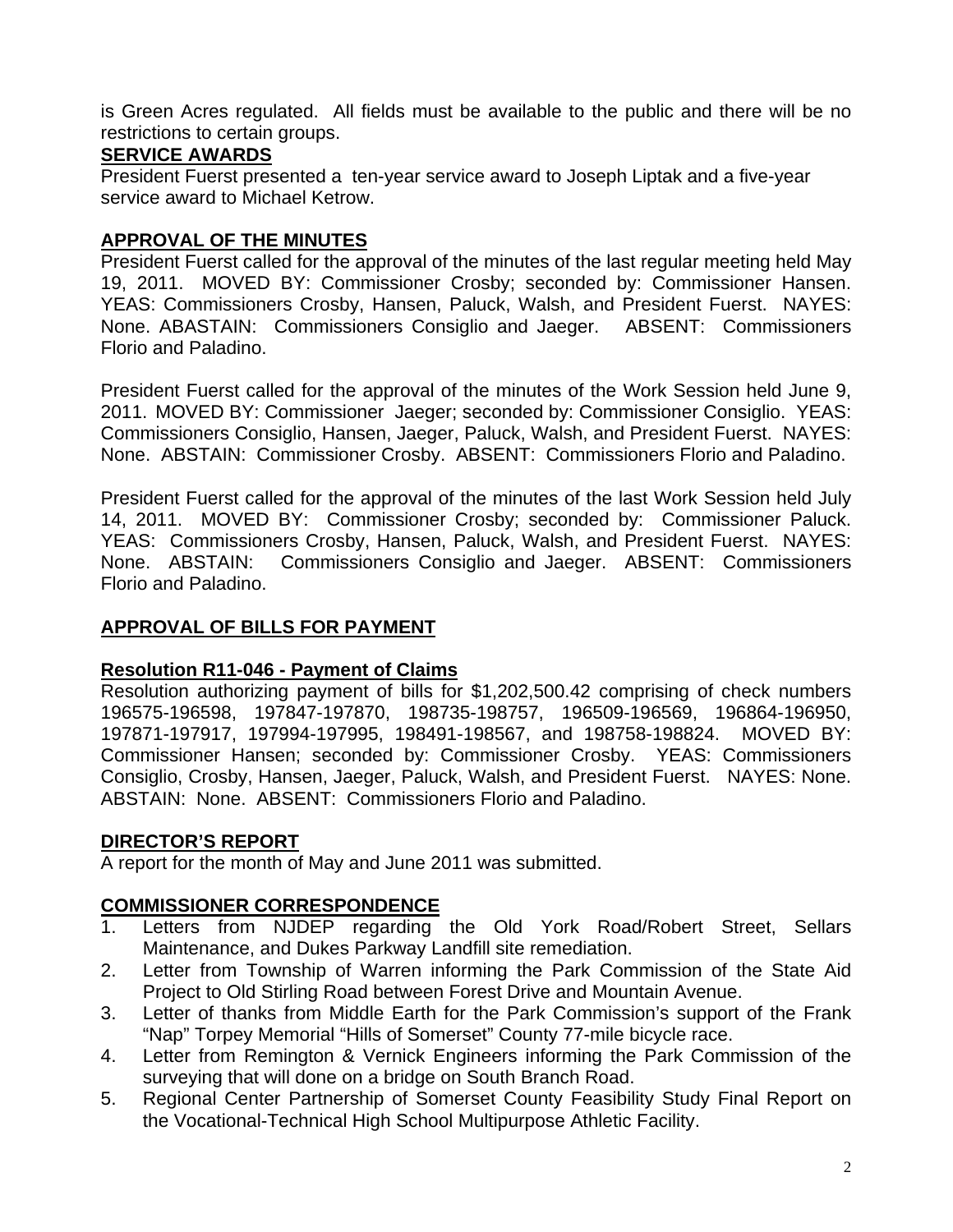- 6. Letter from the Printmaking Center of New Jersey expressing the desire to extend the License Agreement of the Reeves Cultural Center from October 2011 to October 2013.
- 7. Letter from the New Jersey Audubon Society Department of Conservation informing the Park Commission of a How-To Workshop on implementing deer management plans to be held at Duke Farms on July  $28<sup>th</sup>$  from 10 to 4.
- 8. Letter from New Jersey Water Supply Authority regarding the new Schedule of Rates, Charges, and Debt Service Assessments for the Sale of Water from the Raritan Basin System.
- 9. Letter from Matheny Medical and Educational Center thanking the Park Commission for the assistance with coordinating the facilities, Rangers, and Maintenance staff for the 14<sup>th</sup> Annual Miles for Matheny.
- 10. Letter of thanks from the NJSIAA for the use of Neshanic Valley Golf Course for the State Golf Championships.
- 11. Letter from the General Manager of Golf Courses for County of Bergen thanking the Park Commission for hosting the NJSGA Pub Links Qualifier at Quail Brook.
- 12. 2011 Regional Center Recreation & Fitness Opportunities brochure.

# **COMMITTEE REPORTS**

### **FINANCE**

Commissioner Walsh, Chair of the Committee, submitted a report for the month of May and June 2011.

Commissioner Walsh stated there will be a Finance Committee meeting on August  $8<sup>th</sup>$  to discuss the budget and surplus for next year. Brian Newman reported he is not concerned about paying bills this year but is concerned about the impact this year could have on next year's budget. Brian also reported that the audit will be reviewed at the Finance Committee meeting and presented at the August Park Commission meeting for approval. Darrell Marcinek reported that e-mail blasts have been distributed regarding the discounted play on Saturdays and Sundays for nine holes between 6:00 a.m. and 7:30 a.m. at Neshanic Valley and Spooky Brook Golf Courses. Freeholder Scaglione mentioned that golf should consider advertising the other golf courses if tee times are full at Neshanic Valley. Cindie Sullivan has a meeting with the Business Partnership Tourism Council and will inquire as to marketing opportunities.

### **HUMAN RESOURCES**

Commissioner Consiglio, Chair of the Committee, submitted a report for the month of May and June 2011.

Donna Van Deursen, Manager, Human Resources reported that Workplace Discrimination training was provided to the supervisory staff by the county. Current openings are for a Golf Lead Mechanic and a Stableworker.

## **LEISURE SERVICES**

Commissioner Jaeger, Chair of the Committee, submitted a report for the month of May and June 2011.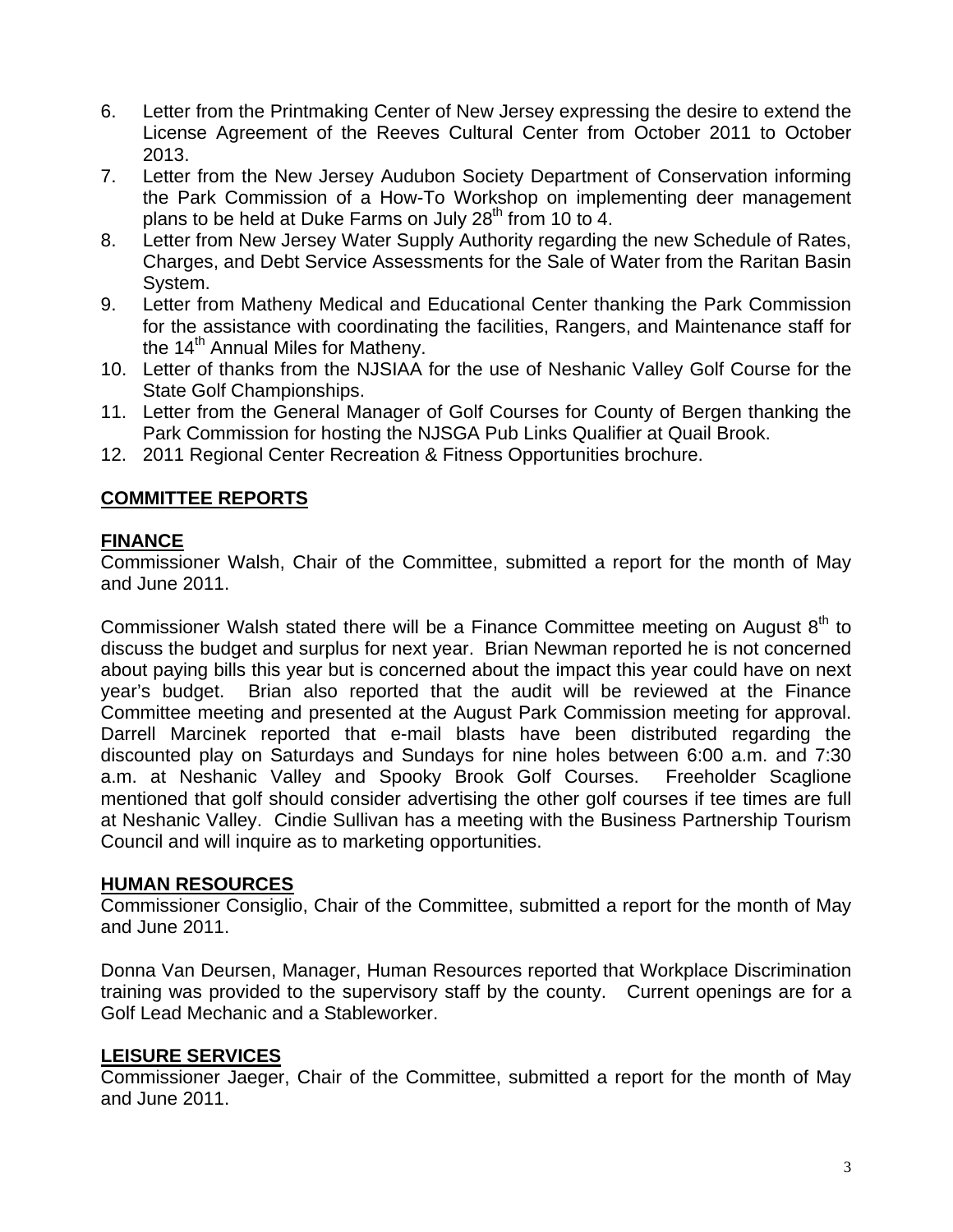Cindie Sullivan, Deputy Director reported that the plans for the M.E.E.T. event at Natirar on September 23 are ongoing. The event will raise funds to donate to charities. The event will showcase wine and gourmet food. Legal counsel is currently working on the license agreement. On October 13 - 16 North Branch will host the Traveling Vietnam Wall.

Dina Trunzo, Manager Therapeutic Recreation reported that spring programs ended in June. A highlight for the month was the Friends of Harmony chorus program performance for the residents of Arbor Glen in Bridgewater. Camp is now in full swing. Prior to the start of camp, all of the camp staff attended a behavioral management training class. Recent activities at camp have included Somerset Patriots Day where some of the players spent two hours teaching baseball skills to the campers. The event ended with the players and campers eating lunch together and an autograph session. The Fishing Derby with the Somerset County Association of Chiefs of Police was held July 14<sup>th</sup>. The event began with the landing of a State Police helicopter and ended with a gentleman with an old fashioned ice cream truck, dressed in the old fashioned ice cream outfit, treating all the campers to ice cream. Dina thanked the Park Rangers for their assistance coordinating fishing part of the day was well as the staff from NJ Fish and Wildlife who also provided an educational lecture before the fishing began. Camp will be ending in two weeks at which time the summer teen/young adult program will begin.

Cathy Schrein, Manager Environmental Science reported that the Eco-Explorers and AWSIM camps are ongoing. The Extreme Adventure program for teens will be rock climbing and rafting among other activities. The deadline for proposals for the renovations of the downstairs exhibit hall is August 2.

Counsel Lederman discussed Resolution R11-051 stating that the resolution has been discussed with the Improvement Authority counsel and they have agreed to make certain changes to the resolution. The were some concerns which have been addressed.

Karren Newman, Manager Recreation reported that the July  $4<sup>th</sup>$  fireworks were great. Tennis lessons and Warrenbrook Pool registrations are full. The USTA is sponsoring the Green Knoll and Colonial Park junior tennis leagues. The Colonial Park tennis court resurfacing improvements are complete. Pool revenue is doing well and a press release has been provided by Bridgewater Patch.com on the Duke Island concerts, walkers, and drive-in movies.

Margie Margentino, Manager Stable reported that the introductory rides have been successful. Western lessons are full to capacity and added additional rides. An Autism Family group provides time for the entire family to ride. Summer workshops are near completion and the Stable provided two ponies at the Party in the Park event. On August 7 from 10 a.m. - 4 p.m. a pony palazzo will be held to promote pony parties.

### **GOLF MANAGEMENT**

Commissioner Paluck, Chair of the Committee, submitted a report for the month of May and June 2011.

Darrell Marcinek, Director Golf Maintenance reported that an e-mail blast was mailed to 14,000 registered golfers and 3,700 have viewed the e-mail to date. Golf Operations is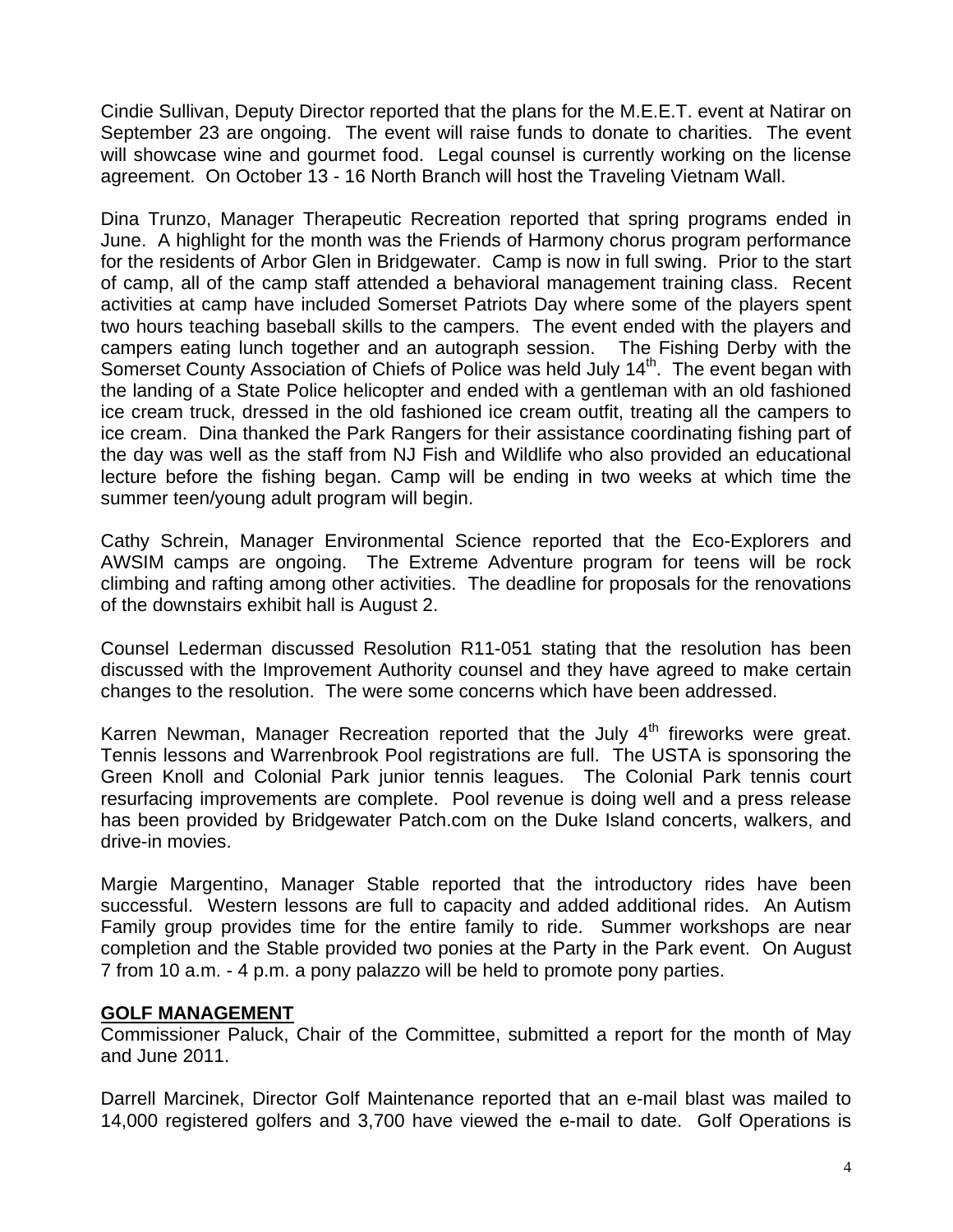holding putting contests at all golf courses and clinics at the Academy Course to promote the golf courses. Our seasonal professional, Kevin Foley, won the New Jersey State Open. Neshanic Valley Golf Course received the 2011 Sustainable Recognition Award from the Sustainable Raritan Coalition. There are two upcoming retirements in golf maintenance: Bob Raab, Lead Mechanic is retiring after 17 years of service and Dave Richards, Golf Course Superintendent is retiring after 33 years of service.

#### **BUSINESS ADMINISTRATION**

Commissioner Consiglio, Chair of the Committee, submitted a report for the month of May and June 2011.

#### **INFORMATION MANAGEMENT**

Commissioner Hansen, Chair of the Committee, submitted a report for the month of May and June 2011.

Alex Mathew, Manager, Information Management reported that the golf Interactive Voice Response system is running. Verizon's engineer is reviewing the issues with the lines. It has been suggested an Ethernet private line be installed.

### **VISITOR SERVICES**

Commissioner Crosby, Chair of the Committee, submitted a report for the month of May and June 2011.

Dave Dendler, Manager, Park Rangers reported that the Rangers are busy with many ongoing events at the parks and keeping an eye on people with heat exhaustion. A seasonal Ranger performed CPR on a woman at Natirar. There was a bear seen at Natirar.

### **PROPERTY MANAGEMENT**

Commissioner Crosby, Chair of the Committee, submitted a report for the month of May and June 2011.

Don Korbobo, Property Management Coordinator reported that all contracts with hunting licenses begin on September 1.

### **PLANNING AND LAND ACQUISITION**

Commissioner Hansen, Chair of the Committee, submitted a report for the month of May and June 2011.

Tom Boccino, Parks Section Principal Planner, Land Acquisition reported that work continues on the closing of a large acquisition this year. The County anticipates 2011 to be a record year for acquisitions through the Open Space Preservation Program.

### **CAPITAL FACILIITES – CONSTRUCTION and ENGINEERING**

A report was submitted for the month of May and June 2011.

Adam Slutsky, Principal Engineer reported that the recent bid openings for July were the Gaiser Barn roof on June 16, Knob Hill pavilion on June 21, Markota log wall repair on July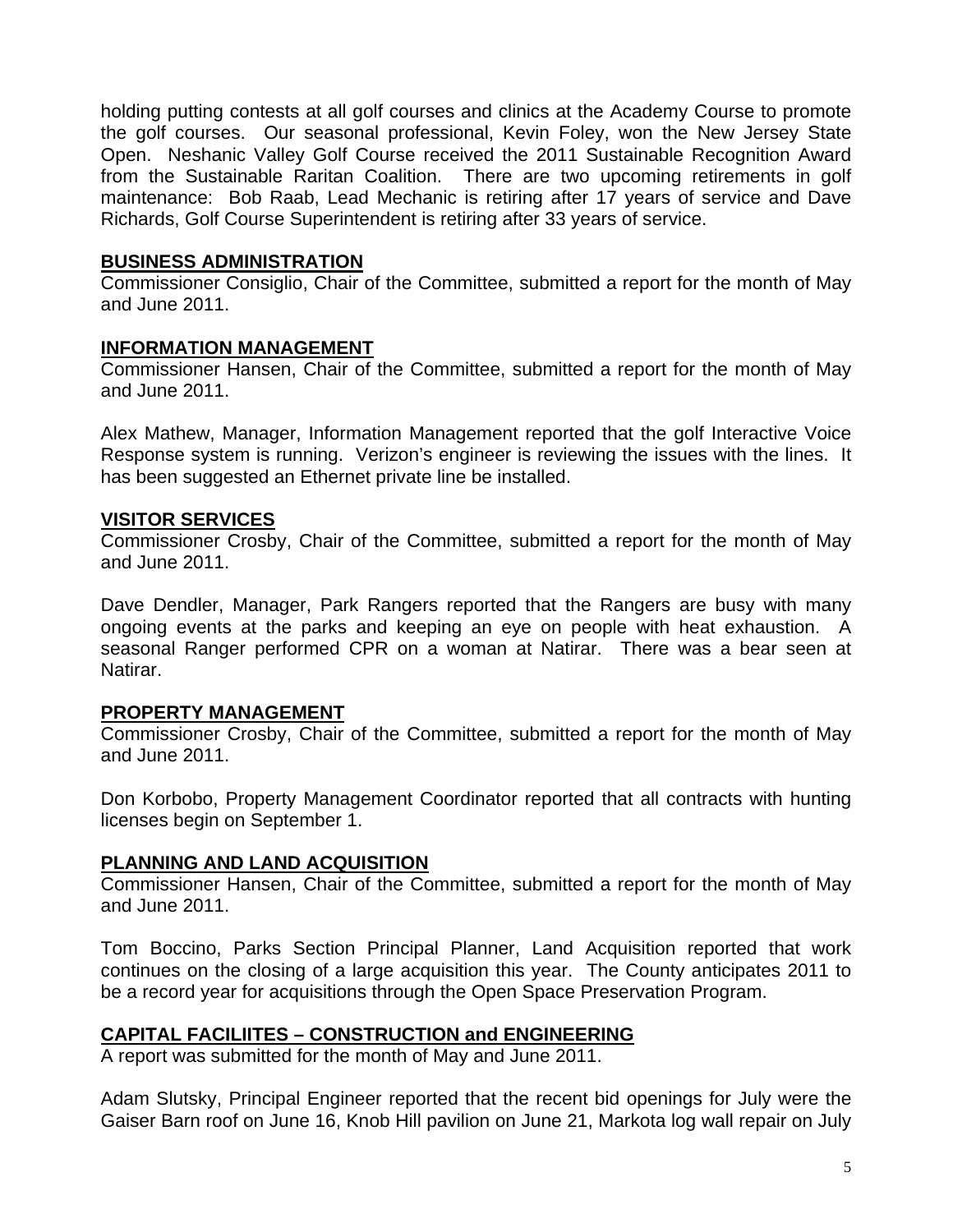12. Upcoming bids are Merrill house renovations on July 27, Spooky Brook Clubhouse renovation on July 28, and the EEC Exhibit Hall on August 2.

# **PARK MAINTENANCE & HORTICULTURE**

Commissioner Consiglio, Chair of the Committee submitted a report for the month of May and June 2011.

Pierce Frauenheim, Deputy Director Park Maintenance reported that the July 4 event went well and staff is preparing for the 4H Fair in August and the Traveling Wall event in October. The Rose Garden dedication responses were overwhelming and the Garden Party had a large turnout.

The following resolutions were done by consent:

### **Resolution R11-047 – Designating Representatives to the Regional Center Partnership's Stewardship Group for a Multipurpose Athletic Facility at the Somerset County Vocational-Technical High School**

Resolution recommends appointing Raymond A. Brown and Cynthia A. Sullivan. MOVED BY: Commissioner Hansen; seconded by: Commissioner Consiglio. YEAS: Commissioners Consiglio, Crosby, Florio, Hansen, Jaeger, Paluck, Walsh, and President Fuerst. NAYES: None. ABSENT: Commissioner Paladino.

### **Resolution R11-048 – Signature of Certifying Officer and Designation of a Supervisor for the Certifying Officer**

Resolution designates Krystyna Malupin as the Certifying Officer and Alma Wylie as the Supervisor of the Certifying Officer. MOVED BY: Commissioner Hansen; seconded by: Commissioner Consiglio. YEAS: Commissioners Consiglio, Crosby, Florio, Hansen, Jaeger, Paluck, Walsh, and President Fuerst. NAYES: None. ABSENT: Commissioner Paladino.

### **Resolution R11-049 – Reaffirming Cash Change Funds and Custodians.**

Resolution reaffirms the custodians and funds. MOVED BY: Commissioner Hansen; seconded by: Commissioner Consiglio. YEAS: Commissioners Consiglio, Crosby, Florio, Hansen, Jaeger, Paluck, Walsh, and President Fuerst. NAYES: None. ABSENT: Commissioner Paladino.

#### **Resolution R11-050 – Award of Contract to Somerset Feed and Grain and New Egypt Agway**

Resolution awards the second and final year for furnishing and delivery of animal feed and supplements. The cost is not to exceed \$18,847.00. MOVED BY: Commissioner Hansen; seconded by: Commissioner Consiglio. YEAS: Commissioners Consiglio, Crosby, Florio, Hansen, Jaeger, Paluck, Walsh, and President Fuerst. NAYES: None. ABSENT: Commissioner Paladino.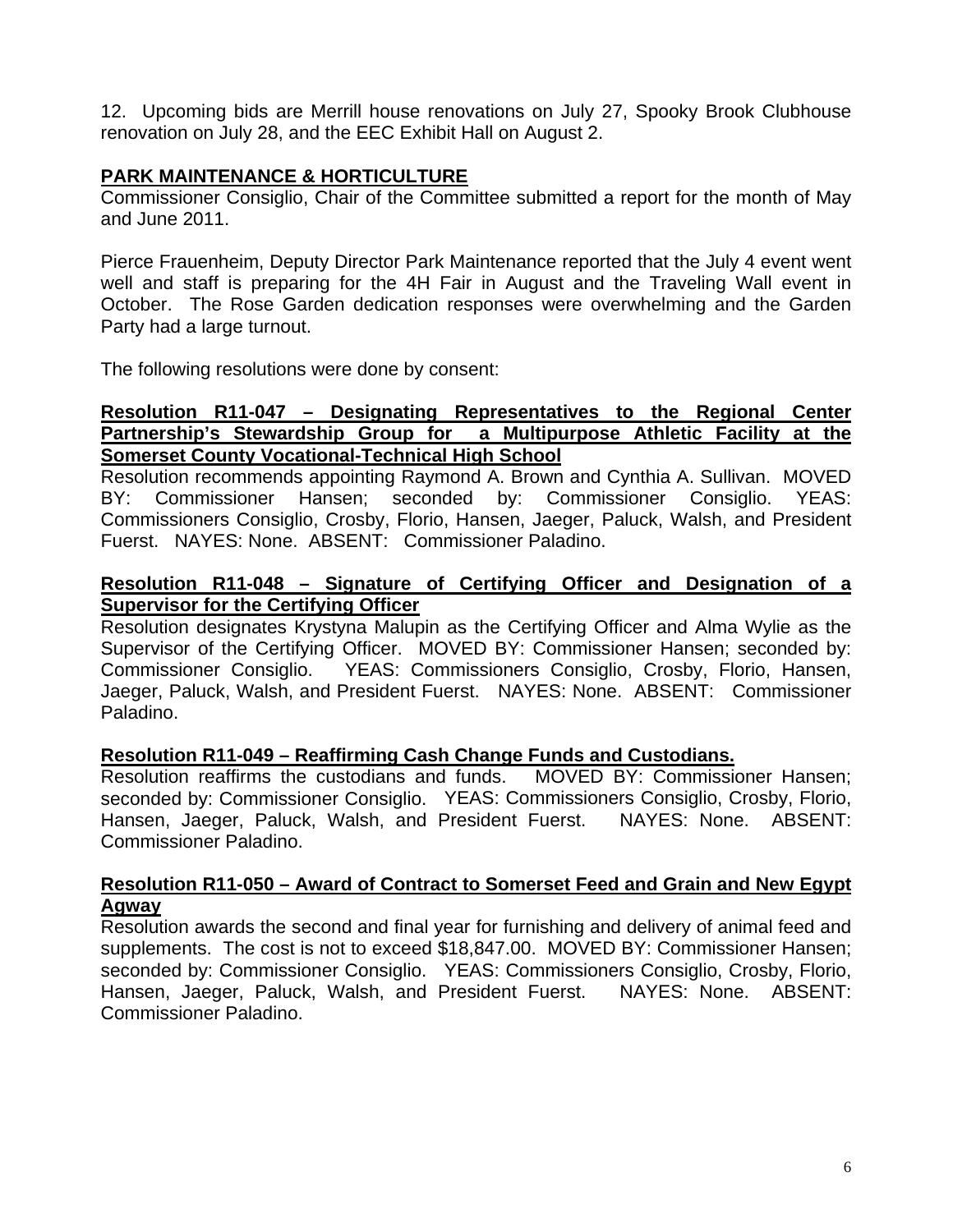**Resolution R11-051 – Authorizing the Execution or Acknowledgement and Delivery of Certain Agreements and Certain Other Actions to be Taken all in Connection with the Somerset County Improvement Authority's County of Somerset Guaranteed Renewable Energy Program Lease Revenue Bonds, Series 2011 (Federally Taxable)** The Resolution authorizes the next step in the Renewal Energy Project at the EEC, which is the execution of a License Agreement and a Power Purchase Agreement with the Improvement Authority thus enabling them to issue Series 2011 Bonds to finance the Renewable Energy Project. The documents will be executed by Park Commission at the bond closing sometime in August. The goal of the Project is to reduce the energy related operating costs at the EEC through the installation of solar panels on the roof. (In January, the Park Commission approved a resolution authorizing participation in the program.) MOVED BY: Commissioner Hansen; seconded by: Commissioner Consiglio. YEAS: Commissioners Consiglio, Crosby, Florio, Hansen, Jaeger, Paluck, Walsh, and President Fuerst. NAYES: None. ABSENT: Commissioner Paladino.

### **Resolution R11-052 – Award of a Four- Year Contract for Hunting**

Resolution awards a contract to Kodiak Rod & Gun Club for \$2,575.99 per year for hunting on the Chubb West parcel for September 1, 2011 to August 31, 2015. MOVED BY: Commissioner Hansen; seconded by: Commissioner Consiglio. YEAS: Commissioners Consiglio, Crosby, Florio, Hansen, Jaeger, Paluck, Walsh, and President Fuerst. NAYES: None. ABSENT: Commissioner Paladino.

### **Resolution R11-053 – Award of Contract to Republic Services of NJ/Midco and Kohler Waste Services**

Resolution awards a 21 month contract for refuse disposal at all park locations. MOVED BY: Commissioner Hansen; seconded by: Commissioner Consiglio. YEAS: Commissioners Consiglio, Crosby, Florio, Hansen, Jaeger, Paluck, Walsh, and President Fuerst. NAYES: None. ABSENT: Commissioner Paladino.

### **Resolution R11-054 – Award of Contract to Ben Shaffer & Associates, Inc.**

Resolution awards a New Jersey State Contract for the purchase of picnic tables for Duke Island Park. The cost is not to exceed \$19,449.29. MOVED BY: Commissioner Hansen; seconded by: Commissioner Consiglio. YEAS: Commissioners Consiglio, Crosby, Florio, Hansen, Jaeger, Paluck, Walsh, and President Fuerst. NAYES: None. ABSENT: Commissioner Paladino.

### **Resolution R11-055 – Award of Contract to TM Painting & Construction**

Resolution awards a contract for staining and painting headquarters building. The cost is not to exceed \$26,000.00. MOVED BY: Commissioner Hansen; seconded by: Commissioner Consiglio. YEAS: Commissioners Consiglio, Crosby, Florio, Hansen, Jaeger, Paluck, Walsh, and President Fuerst. NAYES: None. ABSENT: Commissioner Paladino.

### **AUDIT COMMITTEE**

No report this month.